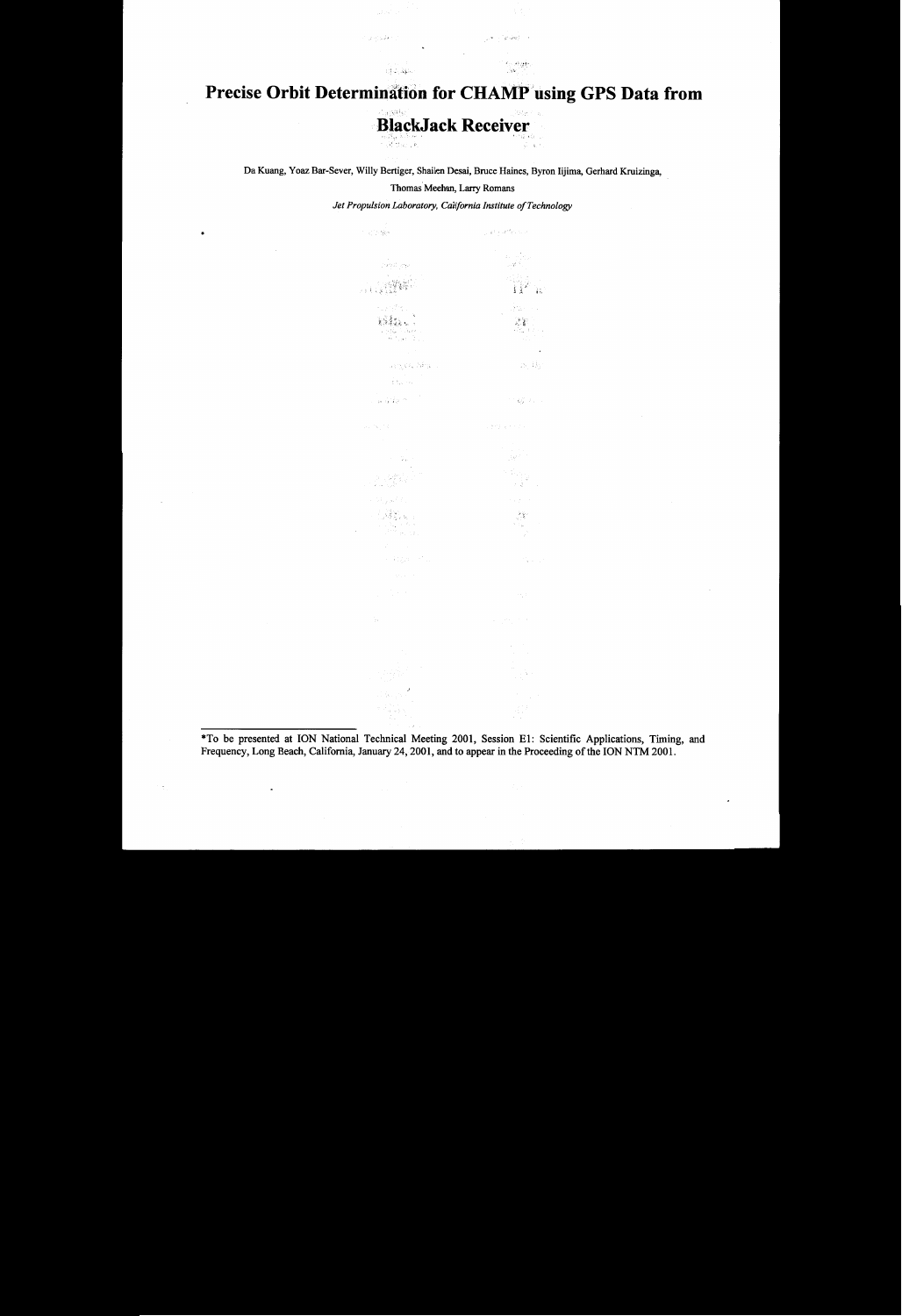#### **ABSTRACT**

In this paper we present results for CHAMP POD using the precise GPS measurements collected by the BlackJack receiver through the up-looking antenna. We will describe the quality of the tracking data, the tuning of the reduced-dynamic model for the 400-km orbit, and the various methods of evaluating the orbit accuracy. Comparisons of overlapping orbit solutions suggest that the GPS-based CHAMP orbits are accurate to better than 10 cm in all three components. This is further supported by test of independent measurements with precise satellite laser ranging (SLR) systems. We will also describe orbit solutions obtained with different strategies and dynamic models, and discuss the possible remaining error sources and ways to further improve the orbit solutions. 24 (14)

The CHAllenging Minisatellite Payload (CHAMP) was launched into a 450-km low-Earth orbit in July, 2000, to support geoscientific and atmospheric research. The mission is being managed by GeoForschungsZentrum Potsdam (GFZ) in Germany, and NASA is one of three international partners. Among the scientific instruments on board is an advanced codeless, dual-frequency GPS receiver developed by the Jet Propulsion Laboratory (JPL). This "Blackjack" receiver supports several important operational and scientific functions. In addition to disseminating precise timing and navigation information to the spacecraft, the Blackjack receiver collects GPS tracking information to support precise orbit determination (POD) activities on the ground. The receiver also supports the collection of atmospheric limb sounding measurements" and GPS specular reflection signals through side- and downlooking antennae respectively.

#### **INTRODUCTION**

CHAMP flies in a low Earth orbit satellite at altitude of **450** km. This is the first time for a high-accuracy scientific satellite orbit to be determined with GPS tracking at such low altitude. **To** determine the CHAMP orbit, we use the reduced dynamic technique that has proved successful for other low Earth orbit missions [Yunck et al., 1990, Wu et al., 1991, Bertiger et al., 1994].

CHAMP (CHAllenging Minisatellite Payload) is a German small satellite mission managed by GFZ (GeoForschungsZentrum Potsdam). The CHAMP satellite was launched into a near polar, low-Earth orbit in July, 2000. This geoscientific and atmospheric research mission has several scientific objectives, including precise measurement of the Earth's gravity field and magnetic field, high resolution profile of temperature and water vapor content of the Earth's atmosphere, and mapping of electron density of the Earth's ionosphere. NASA is one of the international partners of CHAMP mission. NASA's Jet Propulsion Laboratory developed and provided a new generation flight GPS receiver, the

"BlackJack" receiver. The BlackJack receiver collects GPS measurements through three different antennas. It collects direct GPS measurements through the uplooking antenna for precise orbit determination (POD), collects atmospheric limb sounding measurements through the rear-looking antenna for atmospheric profile, and collects GPS specular reflection signals fiom the ocean surface through the nadir-looking antenna for GPS-altimetry experiment. In addition to the GPS tracking for POD, CHAMP also has a laser retro-reflector Satellite Laser Ranging (SLR) measurement to support the POD activity.

Shortly after the CHAMP was deployed into the orbit, it's onboard Blackjack GPS receiver started collecting precise dual-frequency measurements. At JPL we analyzed the GPS tracking to determine the precise orbit. Our primary goal for this analysis is to obtain the precise position and velocity of the CHAMP orbit, without adjusting the Earth gravity field model. This precise orbit information is a product essential for fulfilling the mission's scientific goal on geomagnetic and atmospheric study. The surface force perturbation on CHAMP learned through this orbit determination process will also be helpful to the precise Earth gravity field mapping.

#### **STRATEGY FOR CHAMP ORBIT DETERMINATION**

Before flown on CHAMP, BlackJack receivers had flown on NASA's space shuttle for the SRTM, and successfully met the mission' requirement of 60cm orbit determination [Bertiger et al., 20001. After that, the performance of BlackJack receiver has been improved significantly through several software upgrading. Ground test shows **3-4** cm kinematic positioning accuracy with about 98% of the time.

In our processing of the CHAMP GPS data, GPS satellite orbit and transmitter clock were held fixed to the precise values determined from an independent process that analyzes data from a globally distributed ground network [Jefferson, 19981. Using the reduced dynamic technique for orbit determination, we first develop a dynamic model for the CHAMP orbit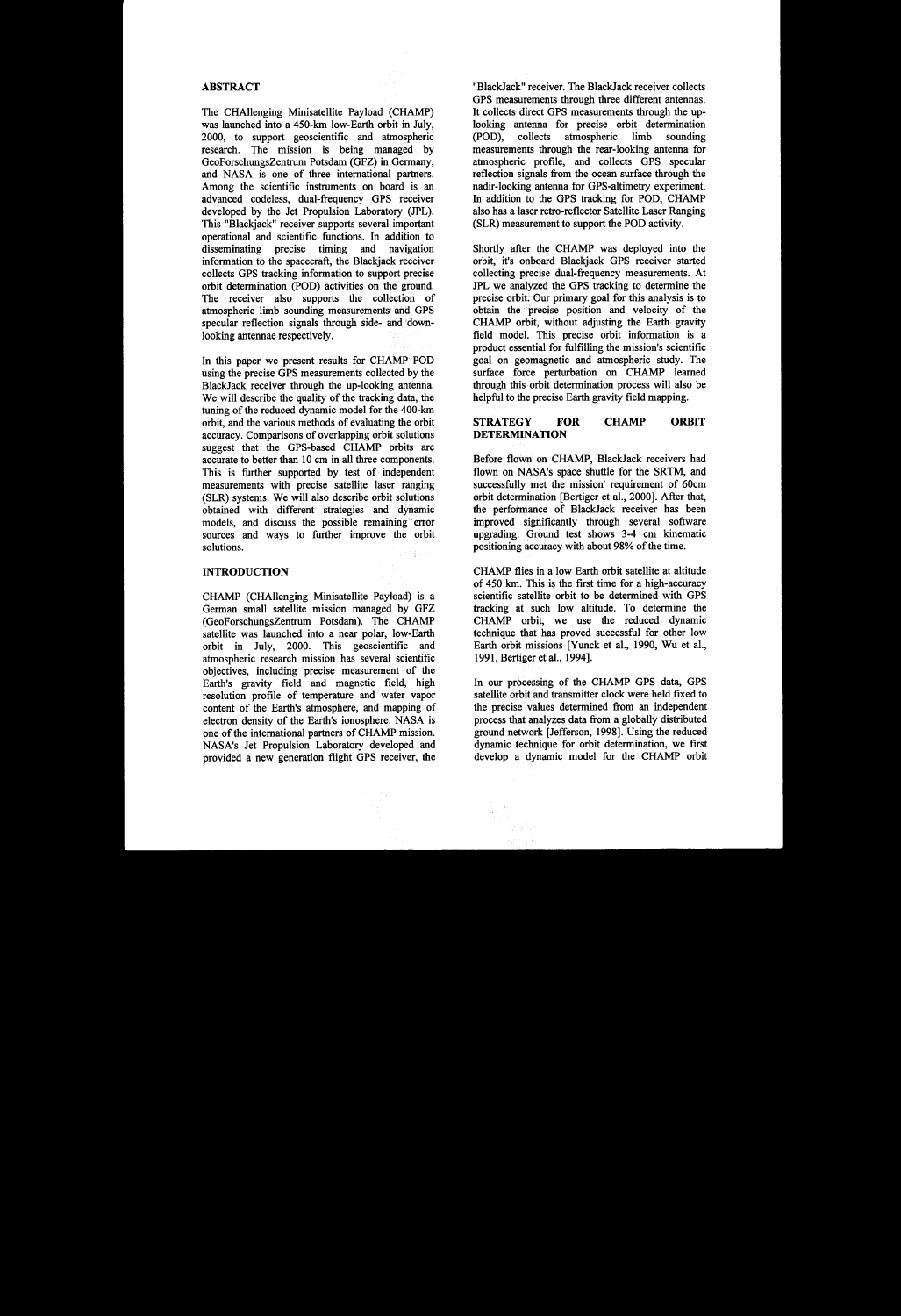motion that is best to our knowledge, and estimate the orbit initial position and velocity and a few dynamic parameters. Upon this dynamic model, we estimate a series of stochastic accelerations to compensate the perturbation that is missing in the dynamic model and whose physical nature, is unknown. Finding an optimum combination of the dynamic model and the stochastic series is usually referred to as "tuning" the model.

#### *Dynamic Models*

The dynamic model for CHAMP orbit includes **JGM-3** 70x70 Earth gravity field [Tapley, et **al., 19951,**  atmospheric drag, solar radiation and Earth radiation pressure force, and relativity acceleration. *Six* initial state parameters, one drag coefficient 'and one radiation pressure coefficient were estimated. For satellite shape, we tested sphere body model, and a model of six surfaces plus a boom. Tracking data were processed by daily orbit arc, each arc'contains **30** hours of data, with **24** hours. in current-day, **3**  hours in previous day and 3 hours in next day. In this way, 6 hours of orbit overlap can be formed between each two orbital arcs, which is useful in orbit precision evaluation and model tuning processes. Correction to receiver clock is estimated as a white noise series.

The stochastic accelerations were treated as a first order Markov process [Bierman, **'19771.** To estimate/update the time series, a correlation time and a process noise level need to be pre-selected. The purpose of the tuning process is to find the best values of these parameters in combination with the dynamic model. The performance **of** the combination is judged by examining a set of quantities that'were set as our goal. In our process, the orbit overlap difference is the primary quantity been examined. **An**  optimally tuned model should have:

**1.** Use the orbit overlap for the dynamic' orbit solution to evaluate the process noise level. For an orbit component, the approximate process noise level is  $\Omega_{\rm AGN}$ 

 $\sigma_p = \sqrt{3n} \sigma_n / T^2$  $(1)$ 

where T is half of the orbit arclength,  $n = T/\Delta t$  is the total number of data time points over T, and  $\sigma_n$  is the orbit overlap difference RMS.

2. Use the ratio of formal sigma for kinematic solution over the process noise level to approximate the correlation time. We choose the correlation time as

$$
\tau \approx \frac{1}{2} \sqrt{\frac{\sigma_k}{\sigma_p}} \tag{2}
$$

where  $\sigma_k$  is the formal sigma for kinematic orbit position solution, and  $\sigma_p$  is the process noise level for the same component (see Appendix).

3. Fine-tune the parameters around the values estimated in step 1 and 2.

In our tuning process for CHAMP orbit, we chose four day's data, and used the three orbit overlap sessions to decide the best acceleration parameters for radial, cross-track and along-track components. Once the orbit model is tuned, our automated system processes the tracking data and generates orbit solution everyday. The accuracy of these orbit products is similar for each day, until the satellite status or tracking data quality changes, when we need to re-tune the model.

#### **CHAMP ORBIT ACCURACY AND PRECISION**

Similar to the orbit evaluation in the tuning process, the quality of our CHAMP orbit product was primarily evaluated and routinely monitored through orbit overlap comparison. Theoretically the orbit overlap difference measures the orbit precision, not the orbit accuracy. Certain types of systematic error may not be revealed in this self-consistency test. However, past experience [e.g., Bertiger et al., 1994] has suggested that orbit overlap difference can be a good approximation of orbit accuracy if we use it with caution and use other test to detect possible systematic errors.

#### Orbit overlap Comparison

a digir nash ن<br>الموليات

中国語

Figure 1 shows the orbit overlap difference of one overlapping session (between two daily solutions). To compute the RMS of the orbit overlap difference, we excluded half hour from each end of the 6 hour overlapping session. Since the orbit solution at the

We developed the following procedure to search for the optimum parameters: , ,, < ~ *<sup>8</sup>*.. ,

> **<sup>k</sup>'** . , 1971<br>San Aire an Io

#### *Tuning Process*

--minimum orbit overlap differences; the orbit overlap should be close to the corresponding formal sigma of orbit position;

--minimum postfit data residual **RMS;** 

I ..

 $\mathcal{A}(\cdot)$  , and

. ..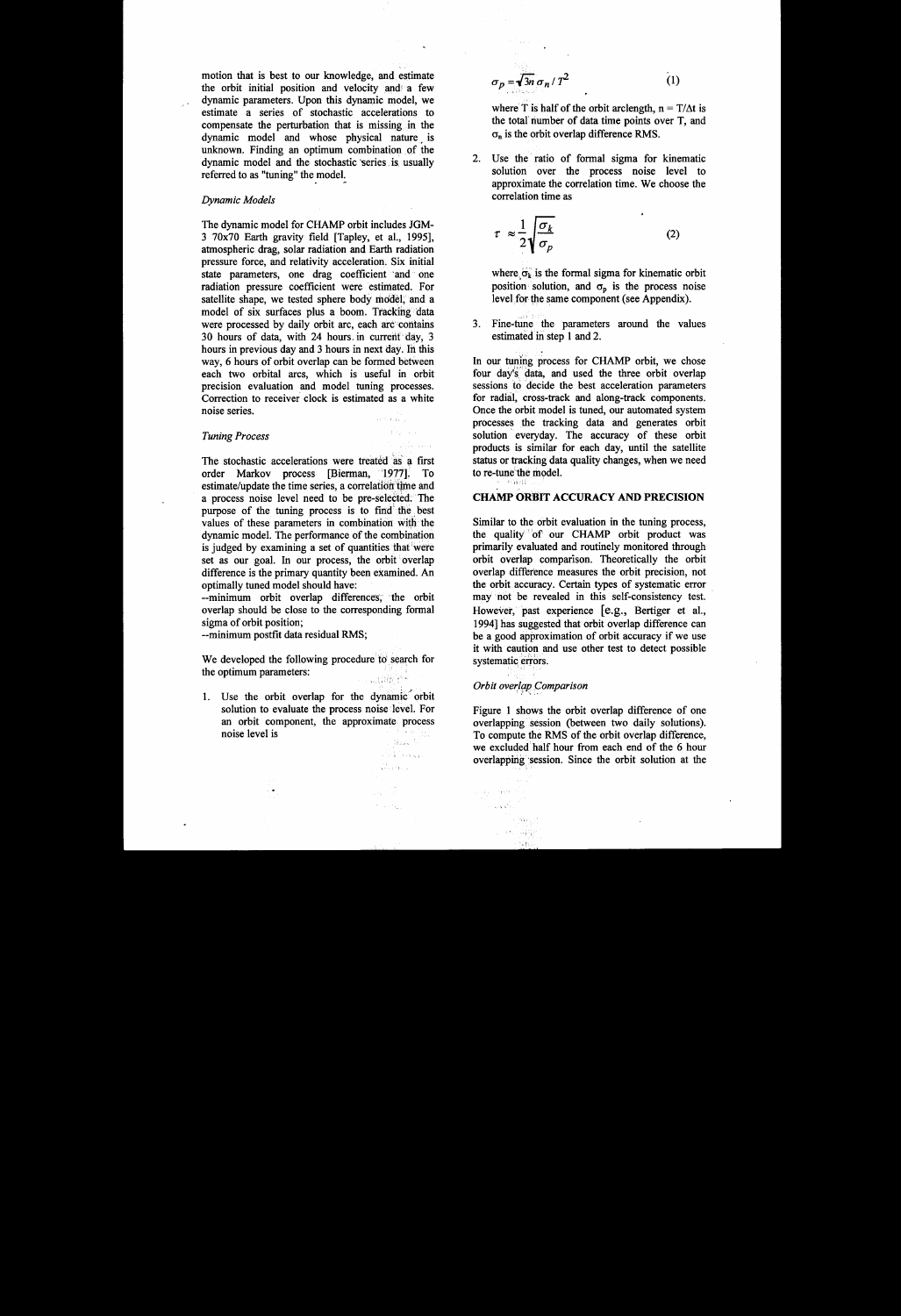edge of an orbit arc is not well smoothed in the reduced dynamic orbit determination process, those orbit points typically has quality below the normal solution. We compute the mean orbit overlap RMS **(RMS** of **3** component RMSs) of each overlap session, and use it as the measure of one component orbit precision for that day. Figure 2 shows the computed mean orbit overlap RMS over 100 days.



Figure **1.** Orbit overlap difference between solution on July 29 and July 30,2000. siya ev p





#### *SLR Residual Test*

orbital error 'can be absorbed into the residual time bias.

To evaluate the orbit accuracy independently, we computed the SLR (Satellite Laser Ranging) data residual, using the GPS data determined the CHAMP orbit position. Figure 3 shows the SLR data residual statistics for **6** SLR tracking sites over 48.dqys. This is the residual RMS after a range bias and a time bias are removed from each pass of data. The residuals were significantly higher on the early days, before the satellite status stabilized. The average of the standard deviation in Figure 3 is lower than that in Figure 2, this number may be a little optimistic because many of the passes are short ones, and in a short pass some

ight Ba



Figure 3. SLR residual standard deviation from July **18** through September 23,2000 for six sites.

#### *Comparison with Kinematic Solution*

We also made a case of kinematic solution and compare the orbit with the normal reduced dynamic solution. In the kinematic solution, the process noise level was set to extremely large value, *so* that dynamic model was practically excluded. By comparing with the orbit of kinematic solution, we can detect possible *gross* error in our dynamic modeling. Orbital position points with formal error less than 0.5 meter from the kinematic solution were chosen to make the comparison, that counts about **80%** of the total number **of** solution points. Table 1 shows the statistics of the orbit difference between the two solutiohs on August 7,2000.

|  |  |  |  | Table 1. Statistics of orbital position differences. |
|--|--|--|--|------------------------------------------------------|
|--|--|--|--|------------------------------------------------------|

|   |                    | Radial (m)     | Cross-   | Along-   |
|---|--------------------|----------------|----------|----------|
| n |                    |                | track(m) | track(m) |
|   | ALCOHOL: Y<br>Mean | $-0.05$        | $-0.03$  | 0.03     |
|   | Std                | Es ali<br>0.40 | 0.16     | 0.20     |

The standard deviation shown in the table agrees with the average formal sigma value for corresponding component. This table shows that there is no significant bias between our reduced dynamic solution and the kinematic solution, and excludes the possibility of gross error in our dynamic modeling.

### $\mathbf{SUMMARY}$

The BlackJack flight GPS receiver onboard CHAMP demonstrated good data quality. With the dualfrequency tracking data, and with a fine-tuned reduced-dynamic model, the 450-km high CHAMP orbit is determined to sub-decimeter accuracy routinely. Orbit overlap comparison and Satellite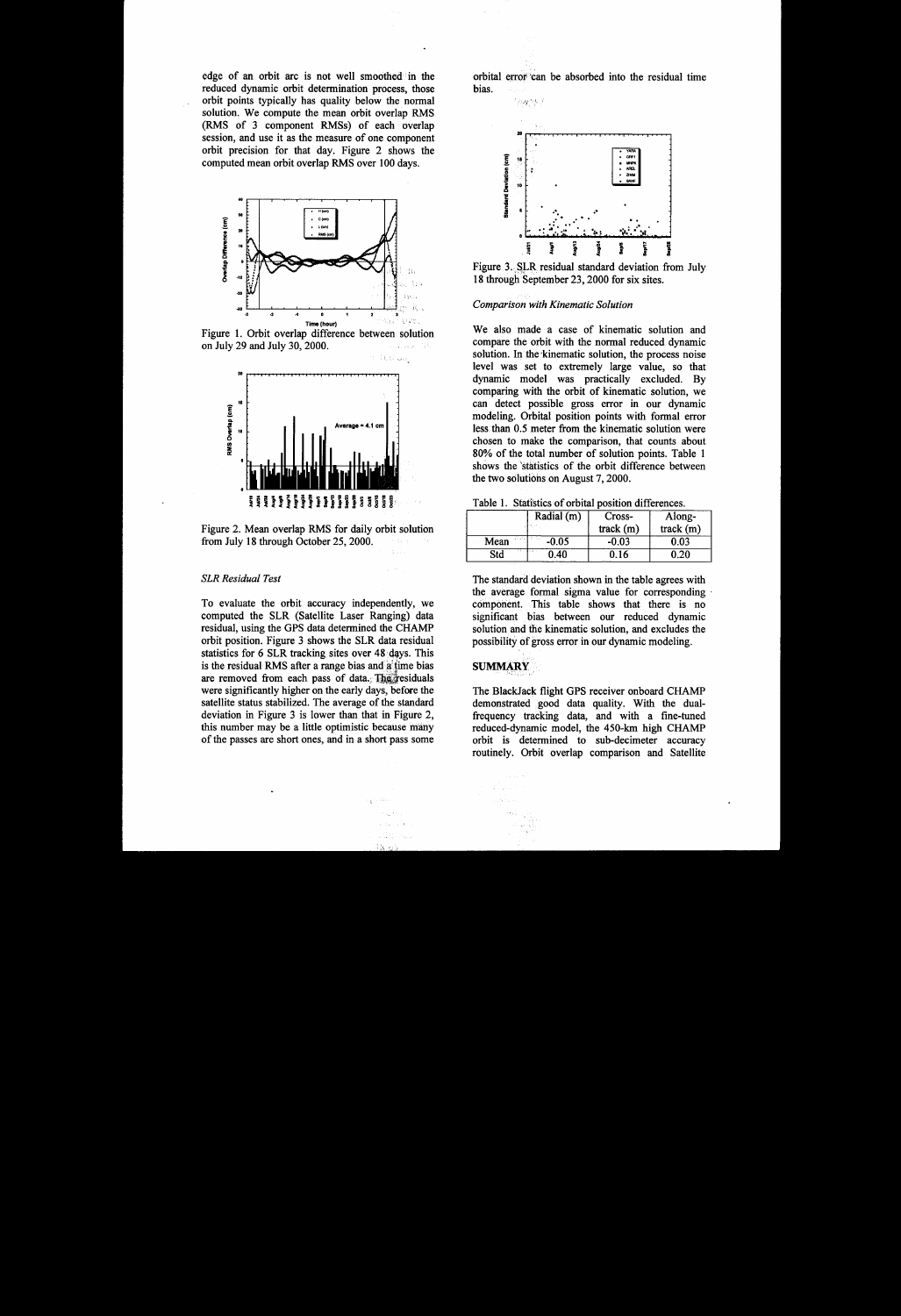Laser Ranging residual test suggest the orbit precision of 5 cm for each component. An automated process is generating the precise orbit products every day to support the scientific task of the mission.

#### **ACKNOWLEDGMENTS**

The work described in this paper was carried out by the Jet Propulsion Laboratory, California Institute of Technology, under contract with the National Aeronautics and Space Administration.

#### **REFERENCE**

- Bertiger, W. **I.,** Y. E. Bar-Sever, **E.** J. Christensen, E. **S.** Davis, J. **R.** Guinn, B. J. Haines, R. W. Ibanez-Meier, **J.** R. Jee, **S.** M. Lichten, W. G. Melbourne, R. J. Muellerschoen, T. N. Munson, Y. Vigue, **S.**  C. Wu, and T. P. Yunck, B. E. Schutz, P. A. M. Abusali, H. J. Rim, M. M. Watkins, and'P. Willis, "GPS Precise Tracking Of Topex/Poseidon: Results and Implications," *JGR Oceans TopedPoseidon Special Issue,* vol. 99, no. C12, pg. 24,449-24,464 Dec. 15, 1994.
- Bierman, *G.* J., *Factorization Methods for Discrete Sequential Estimation,* Academic, San Diego, CA, 1977.  $\omega$  ())
- Jefferson, D. C., Y. E. Bar-Sever, M. B. Heflin, M. M. Watkins, **F.** H. Webb, and J. **F.** Zumberge, JPL IGS Analysis Center Report, 1998, In: K., Gowey et al. (eds), International GPS Service for Geodynamics 1998 Technical Reports, pp. '89-97, November 1999. di pri
- Tapley, B. D., M. M. Watkins, J. C. **Ries;** G: W. Davis, R. J. Eanes, **S.** R. Poole, H. **J.** Rim, B. E. Schutz, C. K. Shum, R. **S.** nerem, **F.** J. Lerch, J. A. marshall, **S.** Klosko, N. K. pavlis, and R. *G.*  Williamson, "The Joint Gravity Model 3," Journal of Geophysical Research  $101(B12)$ , pg. 28029-28049, 1995.
- Wu, **S. C.,** T. P. Yunck, and C. L. Thornton, Reduced-dynamic technique for precise, orbit determination of low Earth, *J. Guid,Control @n.,* 14(1), 24-30, 1991.
- Yunck, T. P., **S.** C. Wu, **J.** T. Wu, **C.** L. 'Thornton, Precise tracking of remote sensing satellites, with the Global Positioning System, *IEEE Trans Geosci Rem Sens* (28), Jan 1990.
- Yunck, T. P., W. **I.** Bertiger, **S.** C. Wu, Y. Bar-Sever, E. J. Christensen, B. J. Haines, **S.** M. Lichten, R. J. Muellerschoen, Y. Vigue, and P. Willis, First

Address Age

وأمنعت والمد

assessment of GPS-based reduced dynamic orbit determination on TOPEX/POSEIDON, Geophys. Res. Lett., 21, 541-544, 1994.

#### **APPENDIX**

#### 1. Evaluation of Process Noise Level

First examine the effect of stochastic acceleration over a time interval. Let the dynamic equation be

$$
\begin{bmatrix} \dot{\mathbf{x}} \\ \dot{\mathbf{x}} \end{bmatrix} = \begin{bmatrix} 0 & 1 \\ 0 & 0 \end{bmatrix} \begin{bmatrix} x \\ v \end{bmatrix} + \begin{bmatrix} 0 \\ 1 \end{bmatrix} a \tag{a1}
$$

where x and v are the position and velocity, the state variable, a is the stochastic acceleration, the process noise term. For a small enough time interval  $[t_k, t_{k+1}]$ , a can be regarded as a constant  $a_k$ . Integration of equation (a1) over this time interval is

$$
\begin{bmatrix} x \\ v \end{bmatrix}_{k+1} = \begin{bmatrix} 1^{(1)} \Delta t \\ 0 & 1 \end{bmatrix} \begin{bmatrix} x \\ v \end{bmatrix}_{k} + \begin{bmatrix} \frac{1}{2} \Delta t^2 \\ \Delta t \end{bmatrix} a
$$
\n(2)

where  $\Delta t = t_{k+1} - t_k$  is the span over the time interval. The increments of the state variables over  $\Delta t$  are:

$$
x_{k+1} - x_k = \Delta t \, v_k + \frac{1}{2} \, \Delta t^2 \, a_k
$$
  

$$
v_{k+1} - v_k = \Delta t \, a_k
$$
 (a3)

where subscript k marks the time epoch of the state variable and process noise. Summing up the increments from  $t_0$  to  $t_{k+1}$ , we have

$$
x_{k+1} - x_0 = \Delta t \sum_{i=1}^{k} v_i + \frac{1}{2} \Delta t^2 \sum_{i=1}^{k} a_i
$$
  

$$
v_k - v_0 = \Delta t \sum_{i=1}^{k} a_i
$$
  
(a4)

Let's consider the case where  $x_0 = 0$ ,  $v_0 = 0$ , and focus on the process noise, then position error at  $t_{k+1}$  is

$$
x_{k+1} = \Delta t^2 \sum_{i=0}^{k} \sum_{j=0}^{i-1} a_j + \frac{1}{2} \Delta t^2 \sum_{j=0}^{k} a_j
$$

 $\omega$  and  $\omega$  ,  $\omega$  ,  $\omega$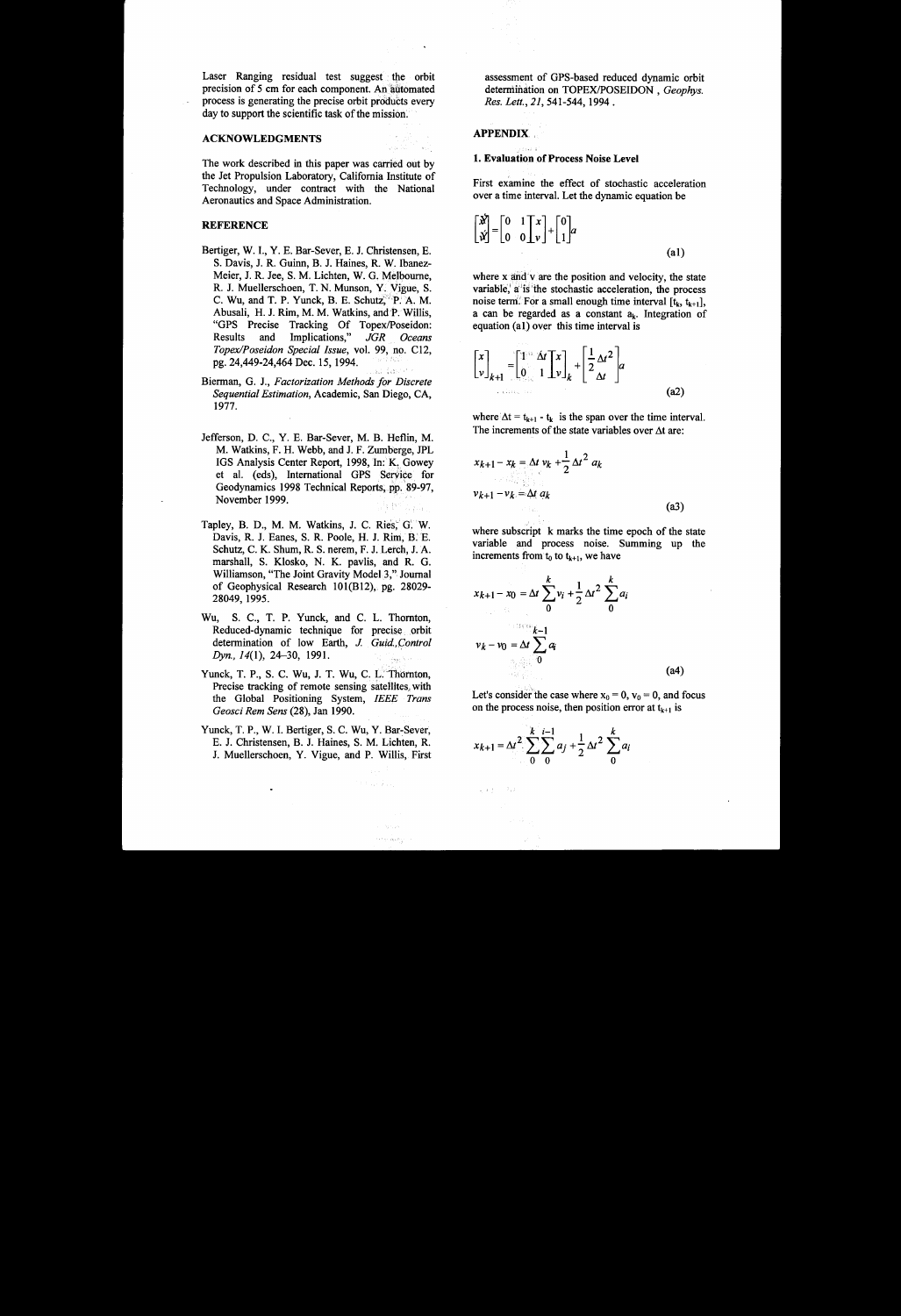$$
= \Delta t^2 \sum_{0}^{k} \left( \sum_{0}^{i-1} a_j + a_i - \frac{1}{2} a_i \right)
$$
  

$$
= \Delta t^2 \sum_{0}^{k} \left( \sum_{0}^{i} a_j - \frac{1}{2} a_i \right)
$$
  

$$
= \Delta t^2 \left[ \sum_{0}^{k} (k+1-i) a_i - \sum_{0}^{k} \frac{1}{2} a_i \right]
$$
  

$$
= \Delta t^2 \sum_{0}^{k} (k-i+\frac{1}{2}) a_i
$$

If  $a_i$  is a white Gaussian process

$$
E[a_i] = 0 \; ; \qquad E[a_i \; a_j] = \sigma^2 \; \delta(i-j) \; ; \qquad (a6)
$$

 $(a5)$ 

then the mean and variance of  $x_{k+1}$  are

$$
E[x_{k+1}] = 0
$$
  
\n
$$
E[x_{k+1}x_{k+1}] = \Delta t^4 \sigma^2 \sum_{0}^{k} (k + \frac{1}{2} - i)^2
$$
\n(a7)

Denote  $n = k + 1$ , then we have

$$
\sigma_{x_{k+1}}^2 = E[x_{k+1} x_{k+1}] = \Delta t^4 \sigma^2 \sum_{1}^{n} (j - \frac{1}{2})^2
$$

$$
= \Delta t^4 \sigma^2 (\frac{1}{3} n^3 - \frac{1}{12} n) \tag{a8}
$$

When n is a big number, the cubic term grows much faster than the square term and linear term, we can use the first term as an approximation:

$$
\sigma_{x_{k+1}} \approx \Delta t^2 \sigma n \sqrt{n/3} = T^2 \sigma / \sqrt{3n}
$$
 (a9)

where T =  $n\Delta t$  is the total time from t<sub>0</sub> to t<sub>n</sub>. The equation approximately shows the position error accumulated over time T due to n steps of stochastic acceleration. We can use this formula to inversely

 $\ddot{\phantom{a}}$ 

 $\hat{\mathcal{M}}(\hat{\mathcal{P}})$  $\log\sqrt{2}$  is evaluate the process noise if we know the position error.

Orbit overlap difference of dynamic orbit solution can be regarded as orbit position error due to unmodeled dynamic error (process noise), since the measurement error effect is much smaller over relatively long arc. Given the overlap error and arc length, we can evaluate the process noise level (stead state sigma) as

$$
\sigma_p = \sqrt{3n} \,\sigma_n / T^2 \tag{a10}
$$

where T is half of the orbit arclength, and  $n = T/\Delta t$ , sn is the overlap error RMS.

#### 2. Choosing the Correlation Time

The geometric strength of measurement at one epoch can be judged by the formal error of kinematic position solution. Adding of dynamic information should improve this strength. Now imagine we estimate the perturbation acceleration as piecewise constant and update it over every n measurement time  $(n\Delta t)$ , then the effect of measurement error will decrease as data strength improves by

$$
\sigma_m \approx \sigma_k / \sqrt{n} \tag{a11}
$$

where  $\sigma_k$  is the formal sigma of kinematic positioning and sm is formal sigma of measurement error effect over n epoch. On the other hand, effect of dynamic error will increase as the dynamic noise that is different from the constant accumulates, according to equation (a9)

$$
\sigma_d \approx \Delta t^2 \frac{\sigma_p n \sqrt{n/3}}{2}
$$
 (a12)

The optimum time span for updating the piecewise constant would be such that the combination of the effect of the two is minimum over the time span, i.e.,

$$
\frac{\partial}{\partial n} (\sigma_m^2 + \sigma_d^2) = 2(\sigma_m \frac{\partial \sigma_m}{\partial n} + \sigma_d \frac{\partial \sigma_d}{\partial n}) = 0
$$
  
or  

$$
(-\frac{1}{2}) \frac{\sigma_k^2}{n^2} + (\frac{1}{2}) \Delta t^4 n^2 \sigma_p^2 = 0
$$